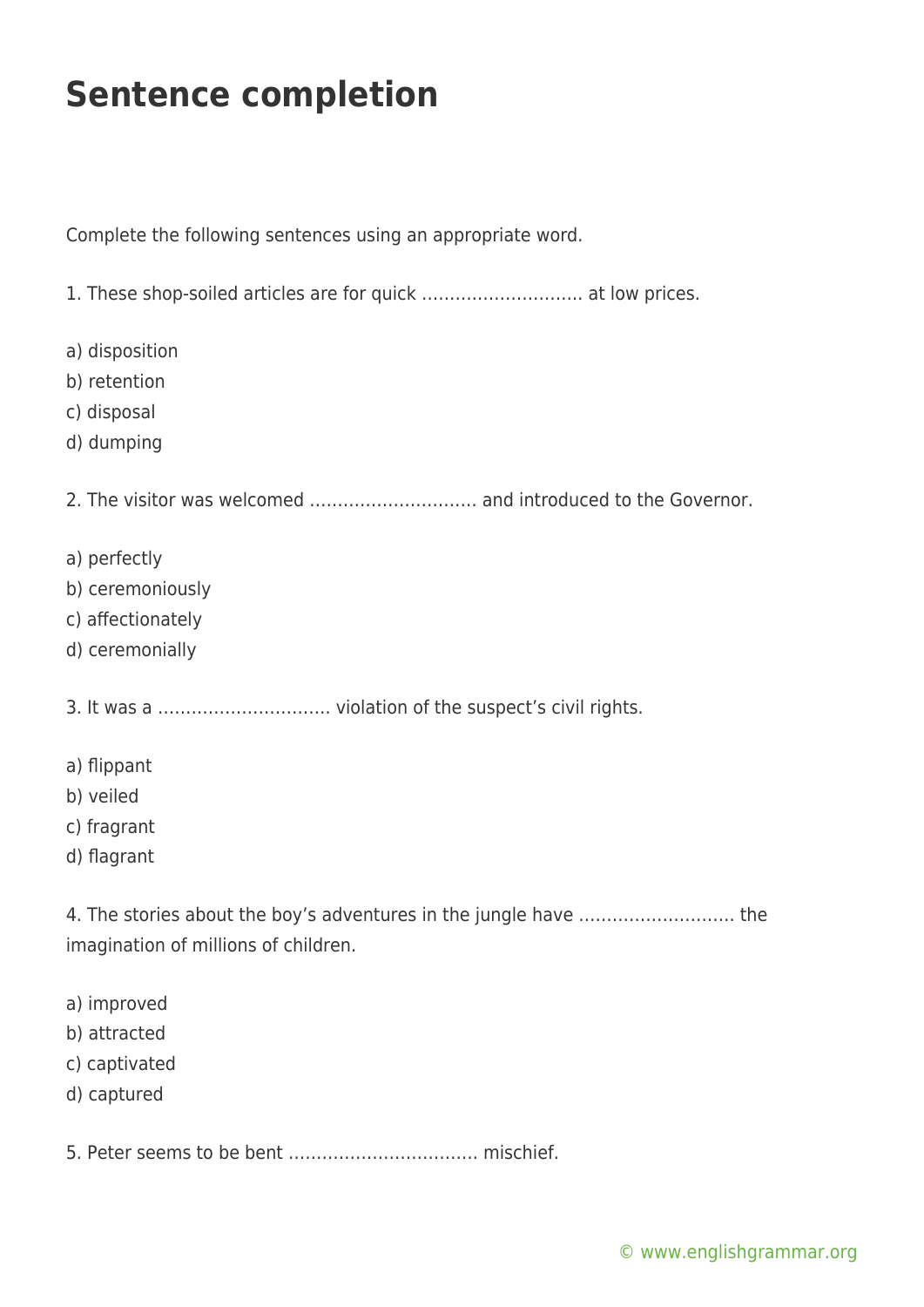## **Sentence completion**

a) on

b) in

- c) over
- d) at

6. On our way home, we came …………………………. an old gypsy.

- a) to
- b) across
- c) at
- d) over

7. China has claimed certain Russian territories ………………………….. to her borders.

- a) continuous
- b) close
- c) contiguous
- d) connected

## Answers

- 1. These shop-soiled articles are for quick disposal at low prices.
- 2. The visitor was welcomed ceremoniously and introduced to the Governor.
- 3. It was a flagrant violation of the suspect's civil rights.

4. The stories about the boy's adventures in the jungle have captured the imagination of millions of children.

5. Peter seems to be bent on mischief.